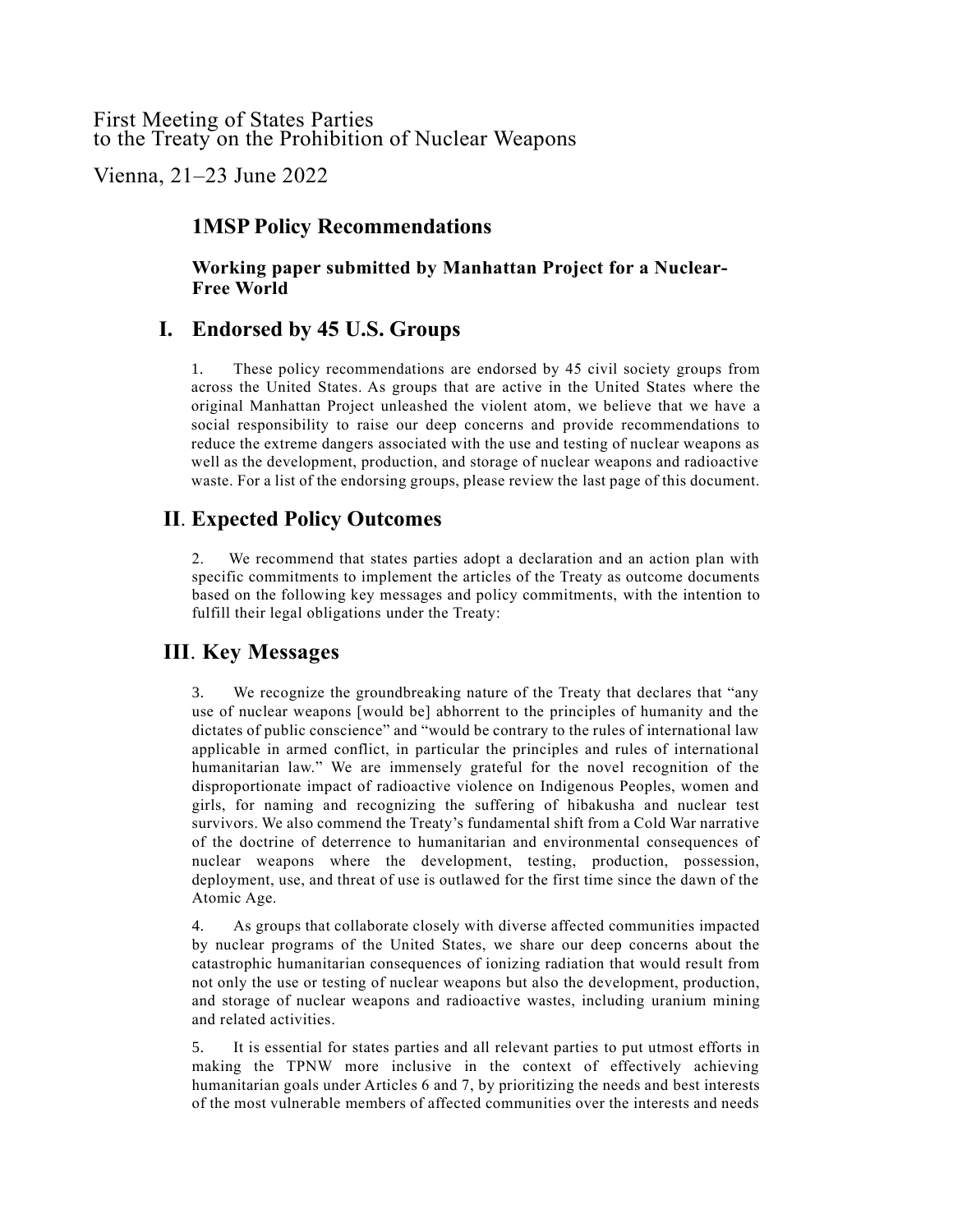of states parties. Relevant parties include non-governmental organizations, religious leaders, parliamentarians, policy makers, and academics.

6. The use and testing of nuclear weapons as well as the development, production, and storage of nuclear weapons and radioactive waste are deeply rooted in systemic racism and nuclear colonialism<sup>1</sup> that resulted in dispossession of lands, territories, resources, languages, and culture of marginalized communities that prevented affected communities from exercising their rights to development in accordance with their own needs and interests.

7. Providing uranium in any form to nuclear-armed states should be interpreted as assisting the development and production of nuclear weapons or other nuclear explosive devices and should be prohibited.

8. We cannot achieve the fundamental goal of the Treaty, the total elimination of nuclear weapons, as long as we allow commercial production of tritium<sup>2 3</sup> and commercial use of enriched uranium and plutonium.

## **IV**. **Recommendations**

#### *Preamble*

9. We recommend deleting the language in the preamble of the TPNW that upholds nuclear energy, because upholding nuclear energy will prevent us from effectively achieving humanitarian goals under Article 6 and the fundamental goal of the Treaty: the total elimination of nuclear weapons. To restate, we cannot achieve the total elimination of nuclear weapons as long as we allow commercial production of tritium and commercial use of enriched uranium and plutonium. We need to recognize that nuclear energy and nuclear reactors were invented and developed to produce plutonium to build nuclear weapons to kill civilians, and generating electricity was a secondary function.<sup>4</sup> If deleting or changing certain language in the TPNW is not part of the agenda items during 1MSP, we recommend discussing relevant rules of procedure on when and how such issues should be discussed by states parties at 1MSP.

### *Article 1 (a) and (e)*

10. Protections being afforded uranium enterprises run counter to the fundamental goals of the TPNW, which is to eliminate nuclear weapons, assist victims, and remediate environments affected by nuclear weapons use, testing and related activities. We recommend that providing uranium in any form to nuclear-armed states should be interpreted as assisting the development and production of nuclear weapons or other nuclear explosive devices that is strictly prohibited under Article 1.

#### *Articles 6 and 7*

11. All affected communities impacted by nuclear related activities of nucleararmed states deserve equal attention from the international community. Emphasis on

<sup>&</sup>lt;sup>1</sup> The original definition of radioactive/nuclear colonialism from Churchill and LaDuke, Native America: The Political Economy of Radioactive Colonialism (1983).

<https://journals.sagepub.com/doi/abs/10.1177/089692058601300306>

<sup>2</sup> Kenneth D. Bergeron, Tritium on Ice, The Dangerous New Alliance of Nuclear Weapons and Nuclear Power (September 2002).<https://mitpress.mit.edu/books/tritium-ice>

<sup>&</sup>lt;sup>3</sup> United States Department of Energy, Defense Programs.

<https://www.energy.gov/srs/programs/defense-programs>

<sup>4</sup> Robert A. Jacobs, Born Violent: The Origins of Nuclear Power (June 2019).

[https://www.researchgate.net/publication/333617931\\_Born\\_Violent\\_The\\_Origins\\_of\\_Nuclear\\_Power](https://www.researchgate.net/publication/333617931_Born_Violent_The_Origins_of_Nuclear_Power)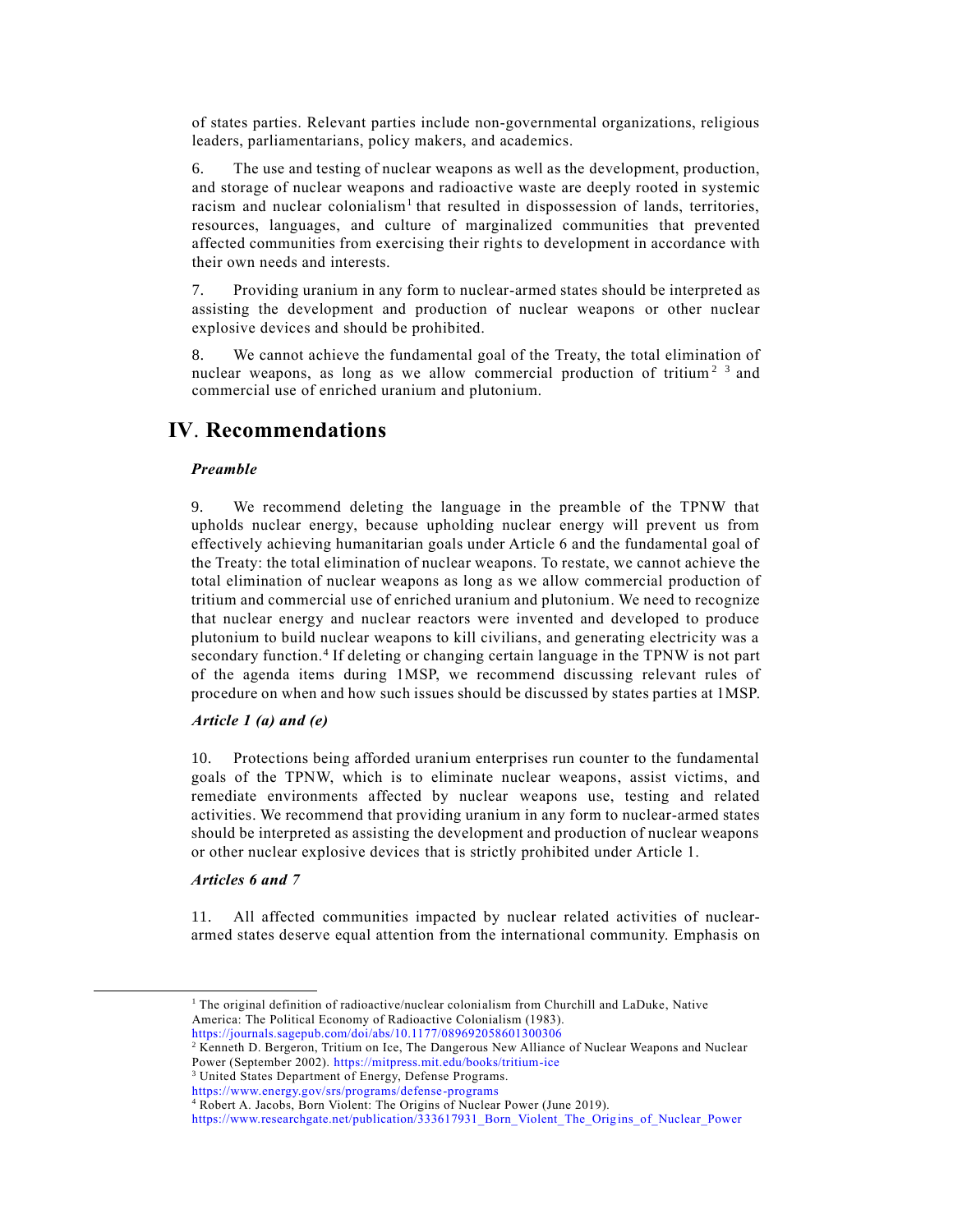efforts and approaches to make the TPNW more inclusive is essential in the context of effectively achieving humanitarian goals under Article 6.

12. We recommend establishing a framework to make sure that states parties explicitly interpret the word "use" in "use or testing" under Article 6 as broadly as possible to include the development, production, and storage of nuclear weapons and radioactive wastes from nuclear programs, including those from uranium mining and related activities, so that communities impacted by these activities will receive assistance under the humanitarian goals of the Treaty.

13. Given that the TPNW recognizes the "disproportionate impact of nuclearweapon activities on Indigenous Peoples," respect for the rights of Indigenous Peoples, who have an internationally recognized right to free, prior, and informed consent under the United Nations Declaration on the Rights of Indigenous Peoples,<sup>5</sup> is enshrined in the Treaty. Therefore, the following core principles should be respected: selfdetermined development; respect for Indigenous Peoples' knowledge, cultures and traditional practices that contribute to sustainable and equitable development; and free, prior, and informed consent. Approximately 70 percent of the world's uranium resources are in the lands inhabited by Indigenous Peoples.<sup>6</sup> Uranium mining contaminates Indigenous lands and severely affects the health of residents. Strong commitments to adopt policies against exporting uranium to nuclear-armed states are needed to eliminate nuclear weapons.

14. Special efforts should be made to ensure inclusivity, provide accurate and full material information to, and guarantee the effective community participation of affected communities and their allies – including, but not limited to, Indigenous groups, Downwinders, uranium miners, other nuclear workers, mothers and children, marginalized communities, and all those disproportionately affected by radioactive violence. The full participation of members of affected communities should be guaranteed in all aspects of decision-making processes related to developing policies and national plans under Article 6. Independent journalists and independent third-party experts should also be invited to review reports and provide any feedback to states parties on national and local measures related to humanitarian goals under Articles 6 and 7.

15. We recommend that reports by states parties affected by the use or testing of nuclear weapons should be publicly available in more than the official languages of the United Nations. Special efforts should be made to translate relevant material in the languages of those most impacted by nuclear weapons and radioactive violence so that members of affected communities and their allies can exercise their fundamental rights to information in order to review and provide feedback to official reports.

16. Systemic racism and nuclear colonialism continue to disproportionately impact Black, Indigenous, Communities of Color, and other members of marginalized communities. Policies and national plans should be formulated to achieve humanitarian goals under Article 6 with the understanding that the use, threat of use, and testing of nuclear weapons are deeply rooted in systemic racism and nuclear colonialism that resulted in dispossession of lands, territories, resources, languages, and culture, that prevented affected communities from exercising their rights to development in accordance with their own needs and interests.

17. In regard to a possibility of establishing a program of intersessional work to consider creating an international trust fund for affected states, we recommend states

<sup>5</sup> United Nations Declaration on the rights of Indigenous Peoples.

[https://www.un.org/development/desa/indigenouspeoples/declaration-on-the-rights-of-indigenous](https://www.un.org/development/desa/indigenouspeoples/declaration-on-the-rights-of-indigenous-peoples.html)[peoples.html](https://www.un.org/development/desa/indigenouspeoples/declaration-on-the-rights-of-indigenous-peoples.html)

<sup>&</sup>lt;sup>6</sup> Winona LaDuke, The Militarization of Indian Country (Makwa Enewed). <https://www.amazon.com/Militarization-Indian-Country-Makwa-Enewed/dp/193806500X>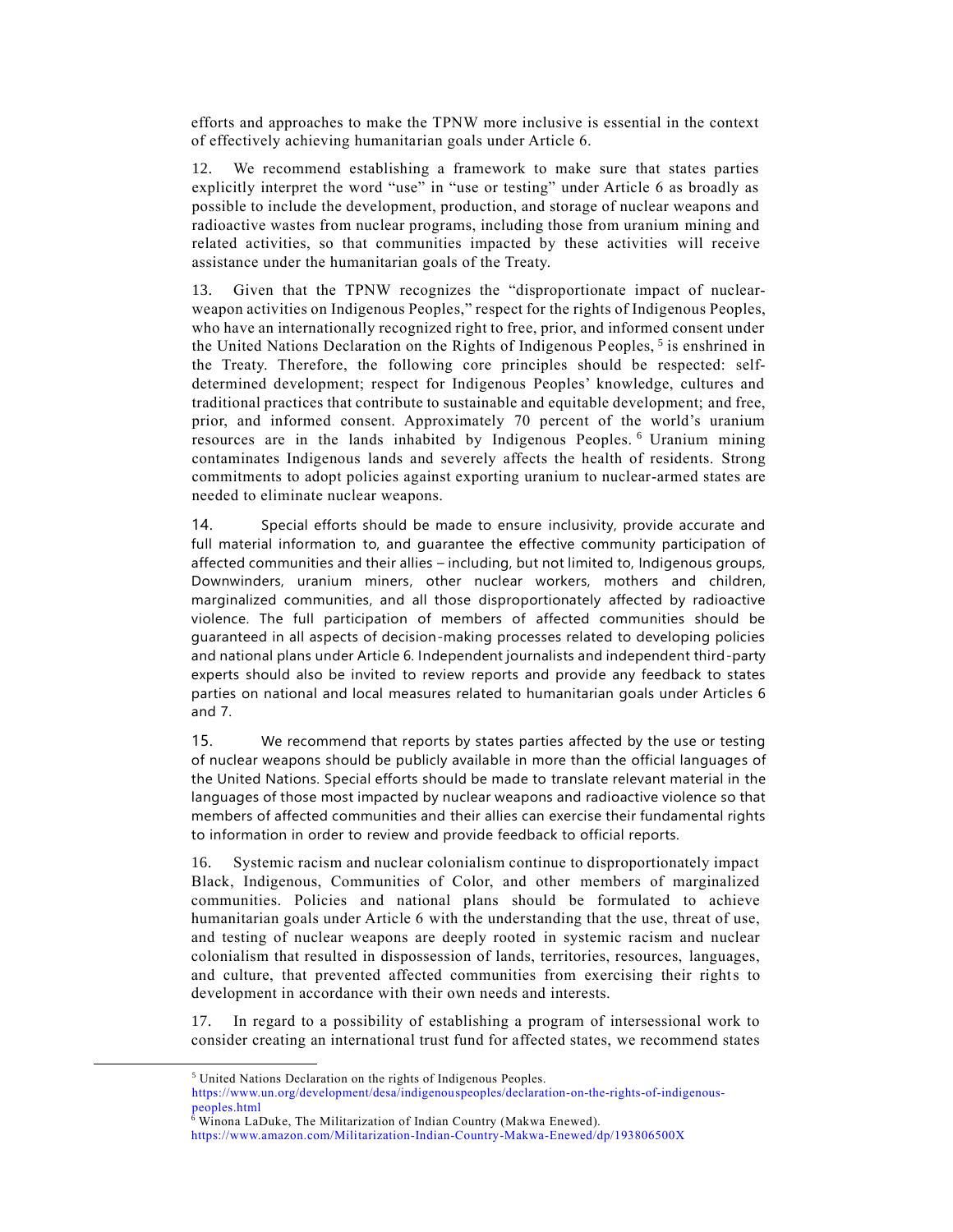parties to establish processes and frameworks with the highest standards of transparency and accountability in managing such funds. Prior to the establishment of an international trust fund for affected states, those states should prove their commitment to achieving humanitarian goals and the total elimination of nuclear weapons under the TPNW.

18. We recommend that members of affected communities who were displaced due to the radiological contamination from the use or testing of nuclear weapons should be designated as Internally Displaced Persons (IDPs) by states parties. Ensure their rights to food, water, shelter, dignity, physical/mental/moral integrity, and safety. Facilitate their access to all other rights under the Guiding Principles on Internal Displacement, including the right to request and to receive protection and humanitarian assistance from national authorities, and not be persecuted or punished for making such a request.<sup>7</sup> Displaced children, expectant mothers, mothers with young children, female heads of household, persons with disabilities, and elderly persons, shall be entitled to protection and assistance required by their condition and to treatment that takes into account their special needs.<sup>8</sup> Special efforts should be made to ensure the full participation of IDPs in the planning and managing policies and national plans related to their return or resettlement and reintegration.

19. If the relocation or evacuation of the local people is necessary, provide them with financial and social support for relocation, housing, employment, education, and other social support to protect their fundamental rights. Provide support for evacuees from high-radiation areas with housing, financial, and other life-assisting means as well as with periodic health monitoring of those affected, particularly those who were children at the time of the radiological incident.

20. Guarantee freedom of speech, freedom of assembly, and freedom of information of residents, activists, journalists, civil society groups, and third-party experts independent from the nuclear industry. Protect those who raise concerns regarding the transparency, implementation, and enforcement of humanitarian goals.

21. Ensure any person or group victim of a violation of the right to health has access to effective judicial or other appropriate remedies at both the national and international level.

22. Guarantee the right to access information that enables members of affected communities to make informed decisions regarding their health and other important decisions related to measures and plans under Article 6. Accessibility of information should not impair the right to have personal health data treated with confidentiality.<sup>9</sup>

23. Special efforts and assistance should be provided to relevant UN Special Rapporteurs – such as on the right to health, on hazardous substances and wastes, on right to food, on rights to freedom of peaceful assembly and of association, on rights of Indigenous Peoples, and on rights of Internally Displaced Persons – to effectively conduct official country visits of affected communities for fact-finding missions to assess the situation of human rights relevant to positive obligations.

24. We recommend that states parties promptly implement the recommendations of the Universal Periodic Review that are related to positive obligations under Articles 6 and 7.

<sup>7</sup> United Nations, Guiding Principles on Internal Displacement, Introduction, Principles 1, 3, 8, and 11. <https://www.unhcr.org/en-us/protection/idps/43ce1cff2/guiding-principles-internal-displacement.html>

<sup>8</sup> United Nations, "Guiding Principles on Internal Displacement," Principle 4.

<sup>9</sup> Committee on Economic Social and Cultural Rights (CESCR), General Comment 14 (2000), E/C.12/2000/4, para.12.